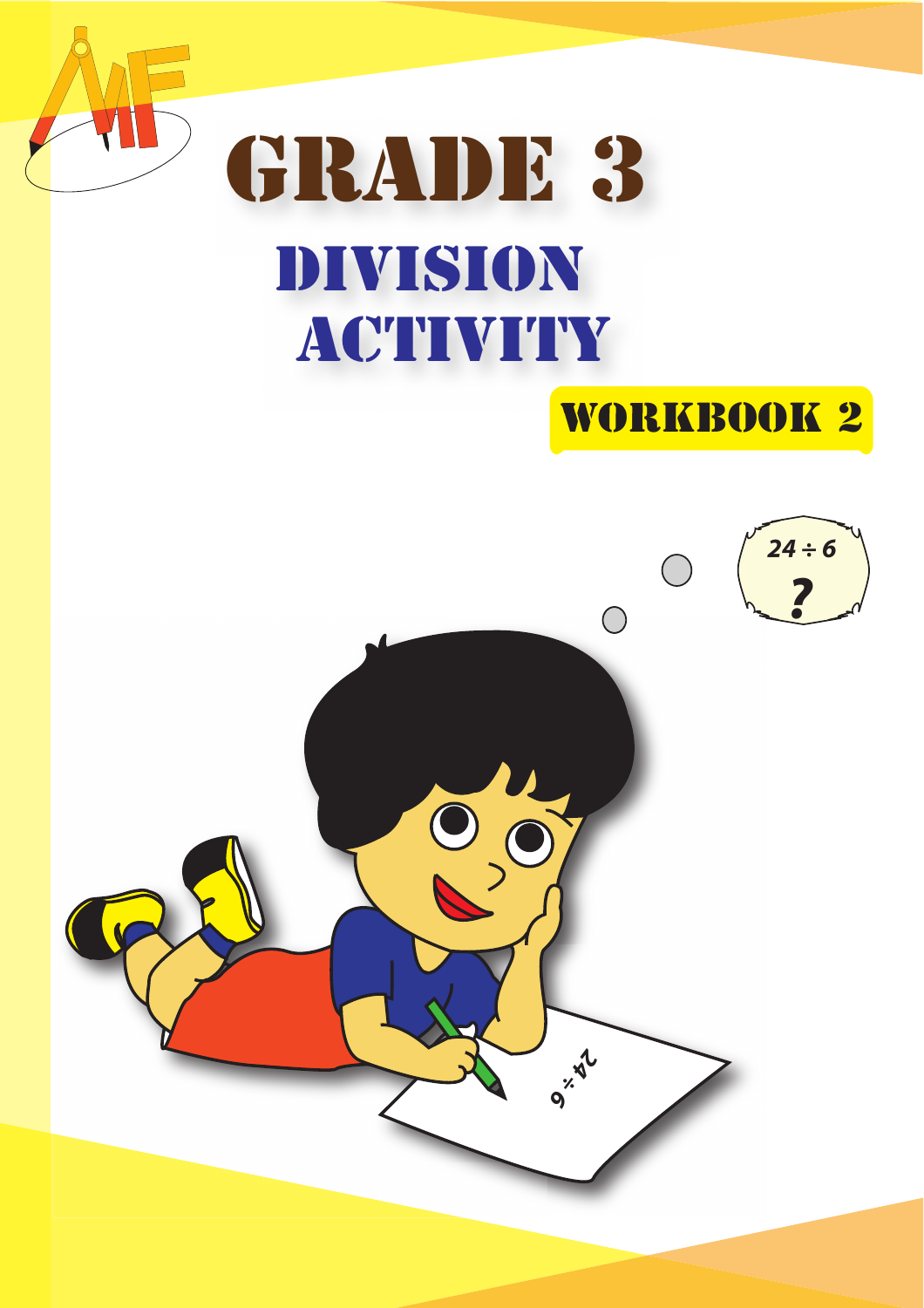

#### **Color by Division**

Divide the numbers and color the picture using the color key given below.



www.mathfunworksheets.com

Date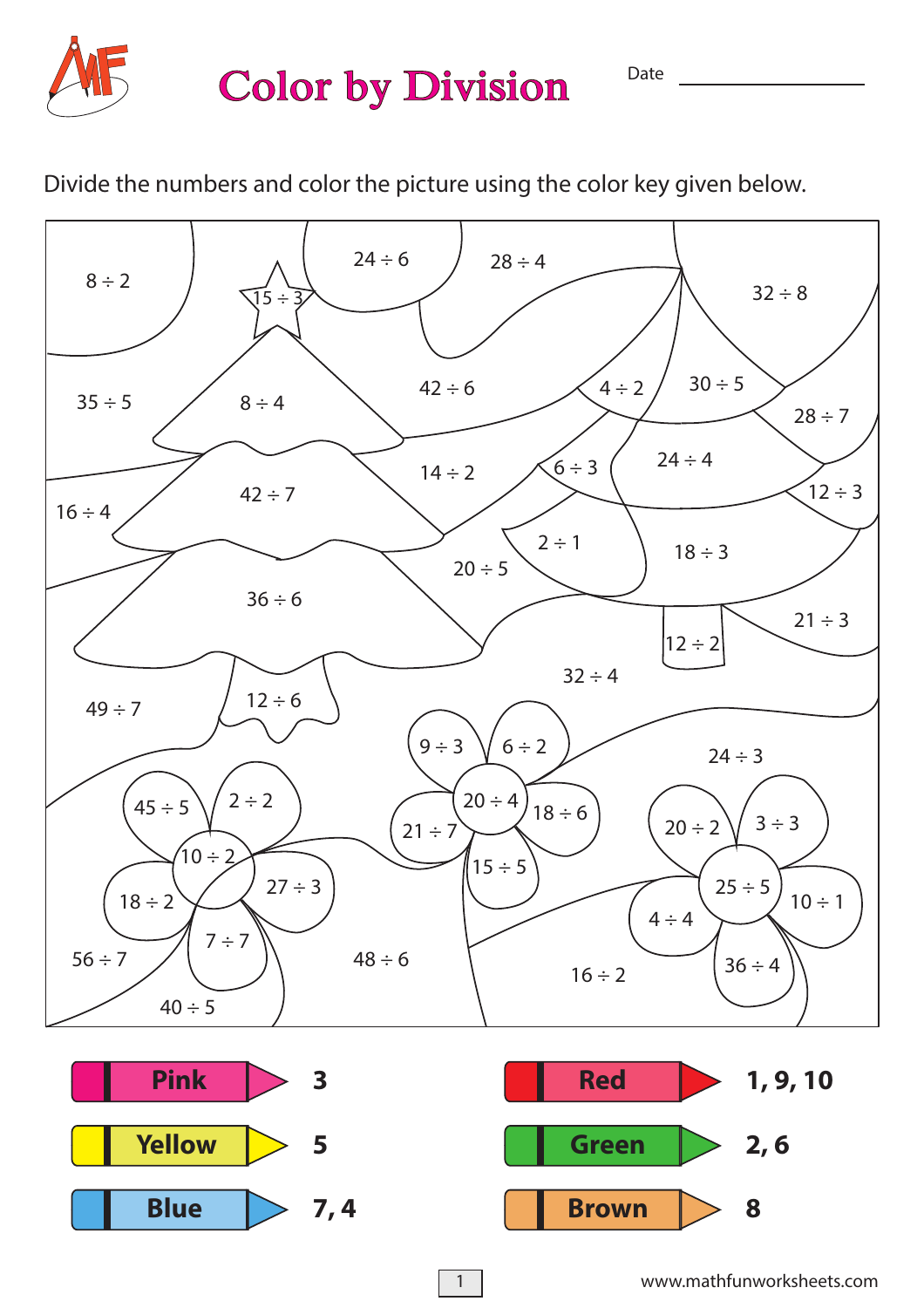

### **Color by Division**

Divide the numbers and color the picture using the color key given below.



Date <u>and the set of the set of the set of the set of the set of the set of the set of the set of the set of the set of the set of the set of the set of the set of the set of the set of the set of the set of the set of the</u>

2

**Blue**  $\geq 2, 5$  **Brown**  $\geq 4, 7$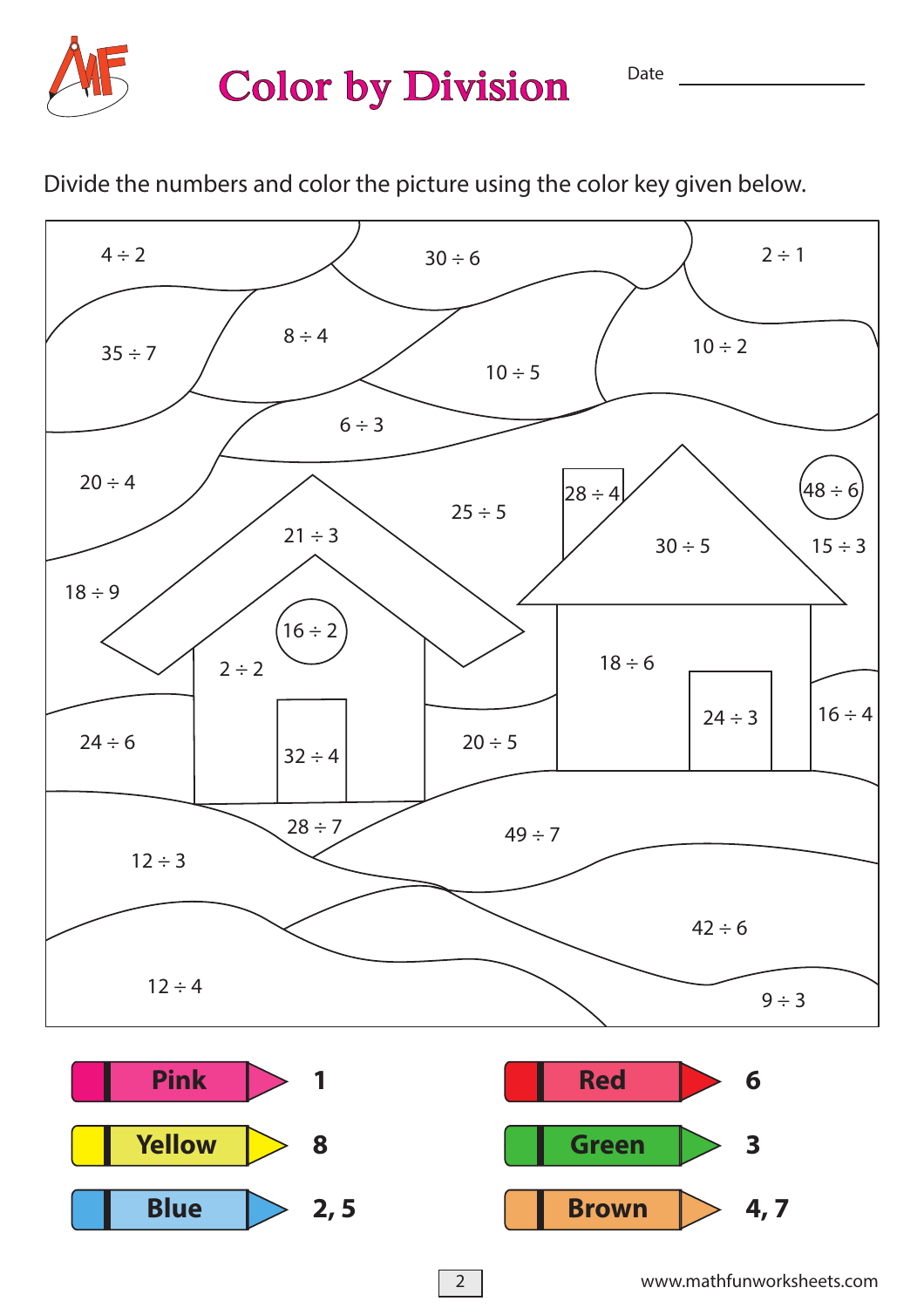

**Divide and Match** 

Date

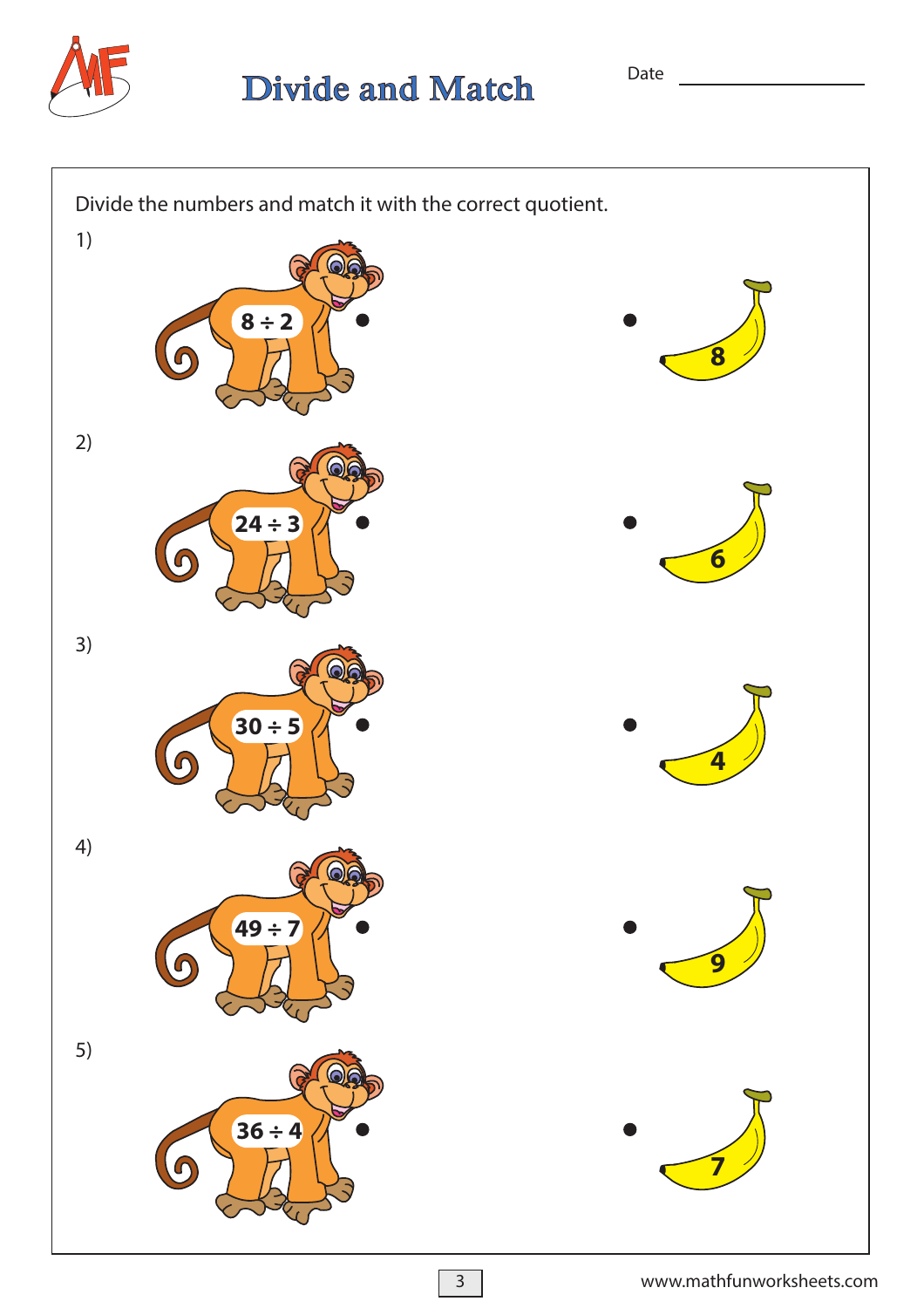

#### **Divide and Match**

Divide the numbers and match it with the correct quotient. 1) **5 12 ÷ 6** 2) **10 45 ÷ 9** 3) **7 27 ÷ 3** 4) **2 20 ÷ 2** 5) **9 35 ÷ 5**

#### www.mathfunworksheets.com

Date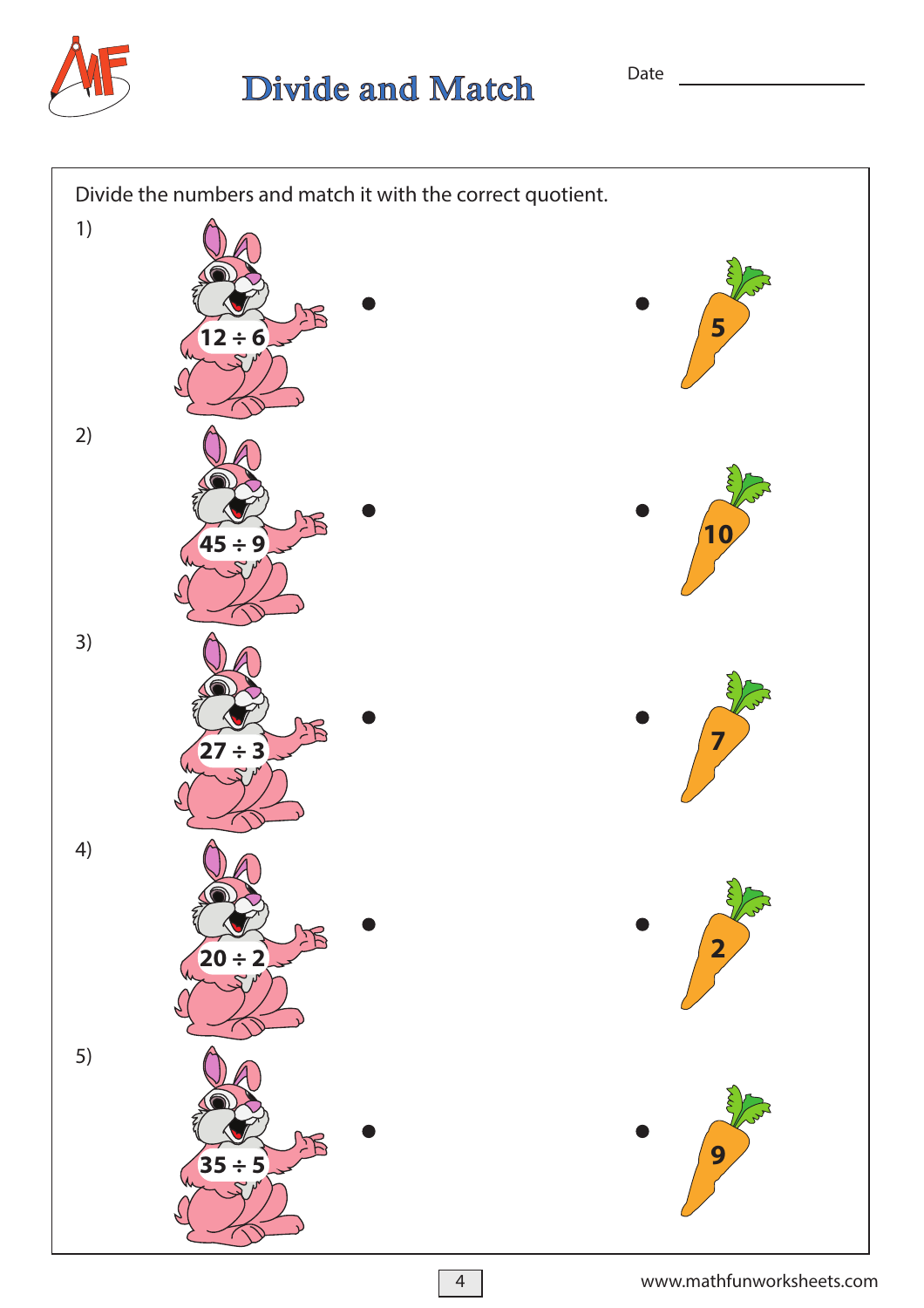

**Cost of Article**

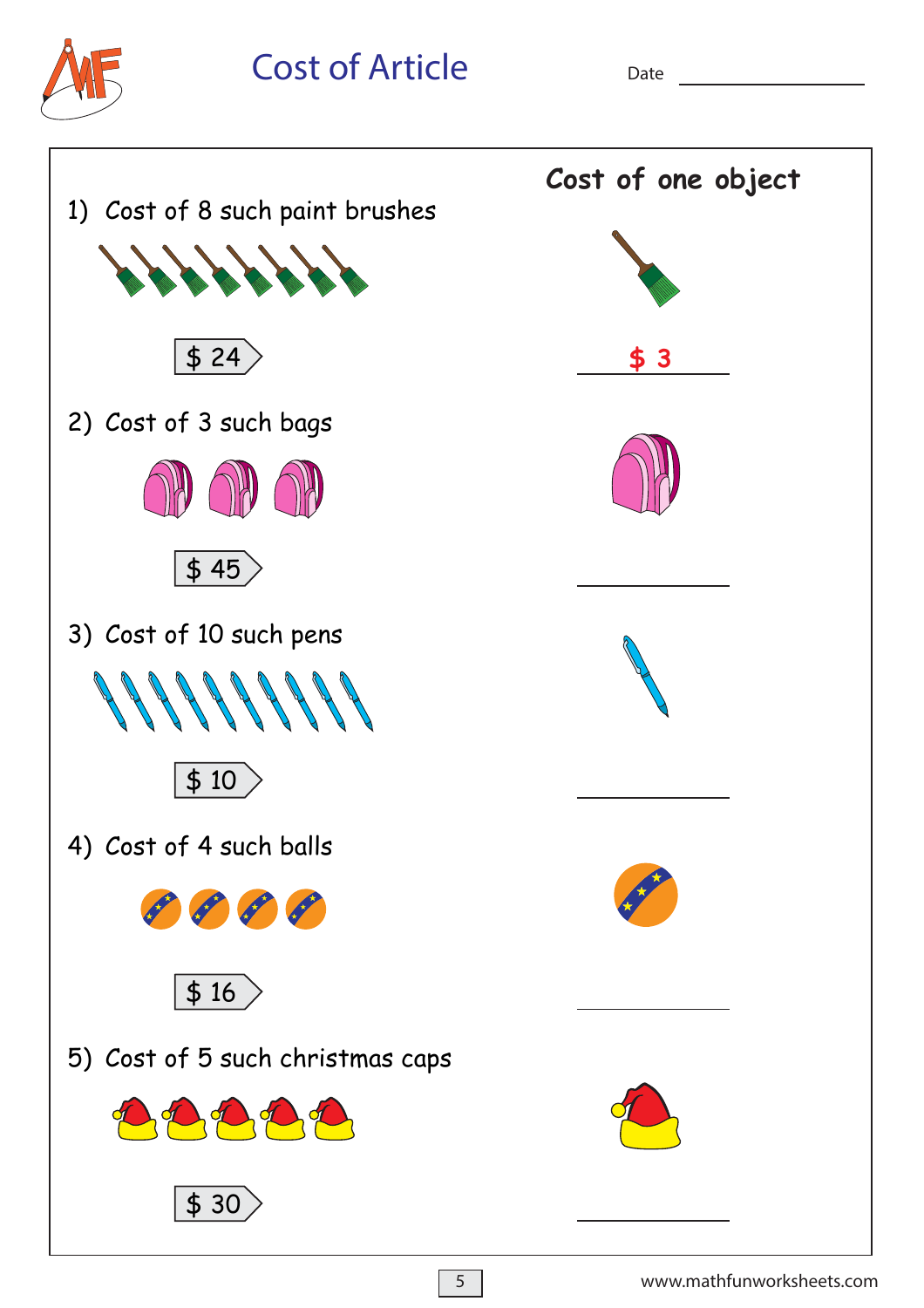

Cost of Article Date <u>Date</u>

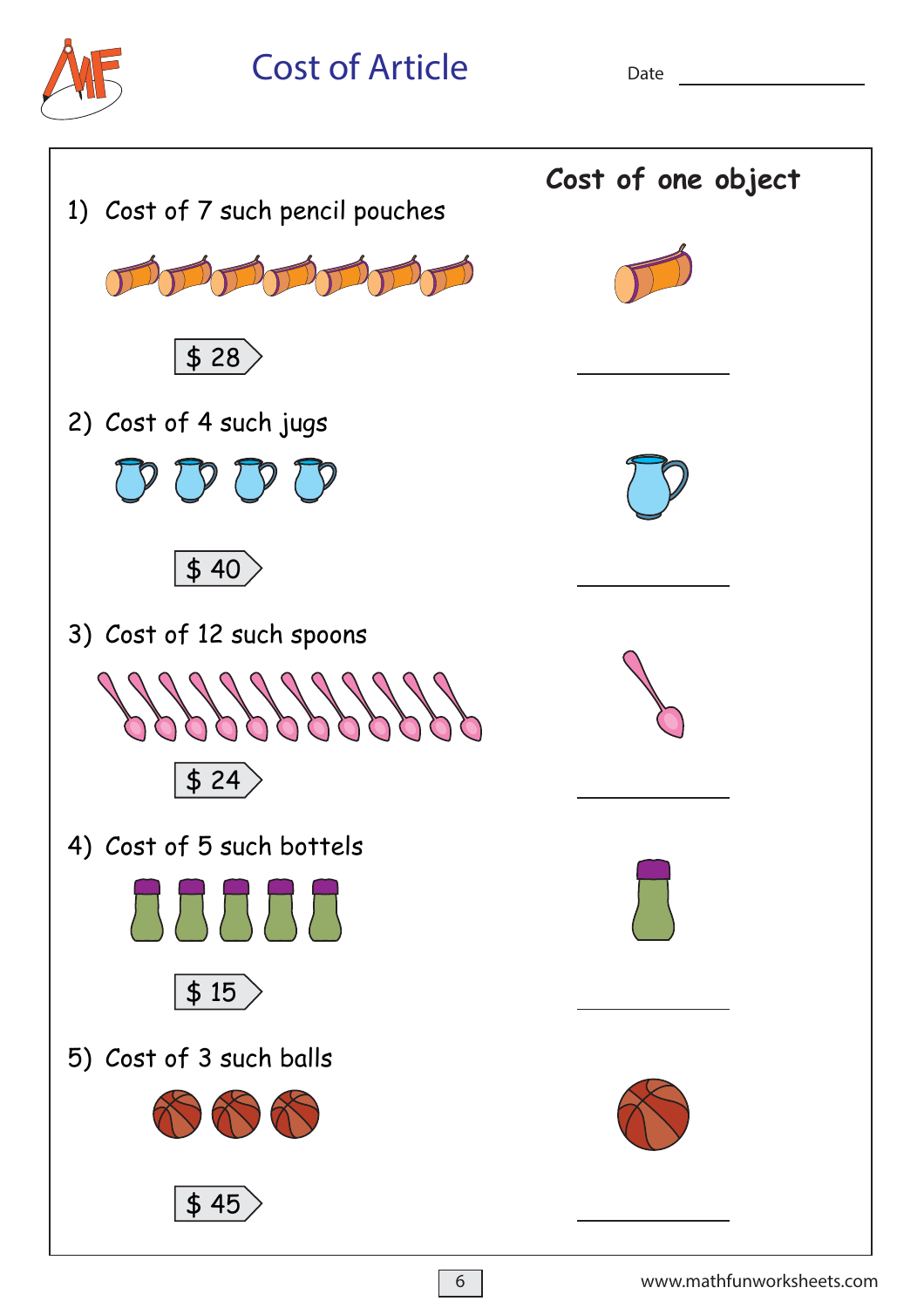**Division Facts**

Date



| Divide by 2 |   | 2) | Divide by 5 |  |
|-------------|---|----|-------------|--|
| 6           | 3 |    | 25          |  |
| 14          |   |    | 30          |  |
| 22          |   |    | 70          |  |
| 40          |   |    | 95          |  |

3)

| Divide by 8    |  |
|----------------|--|
| 3 <sup>2</sup> |  |
| 40             |  |
| 80             |  |
| 96             |  |

| Divide by 3 |  |
|-------------|--|
| 27          |  |
| 39          |  |
| 63          |  |
| 69          |  |

5)

| Divide by 6 |  |  |
|-------------|--|--|
| 12          |  |  |
| 24          |  |  |
| 54          |  |  |
| 66          |  |  |

6)

| Divide by 7 |  |  |
|-------------|--|--|
|             |  |  |
| 21          |  |  |
| 35          |  |  |
| 70          |  |  |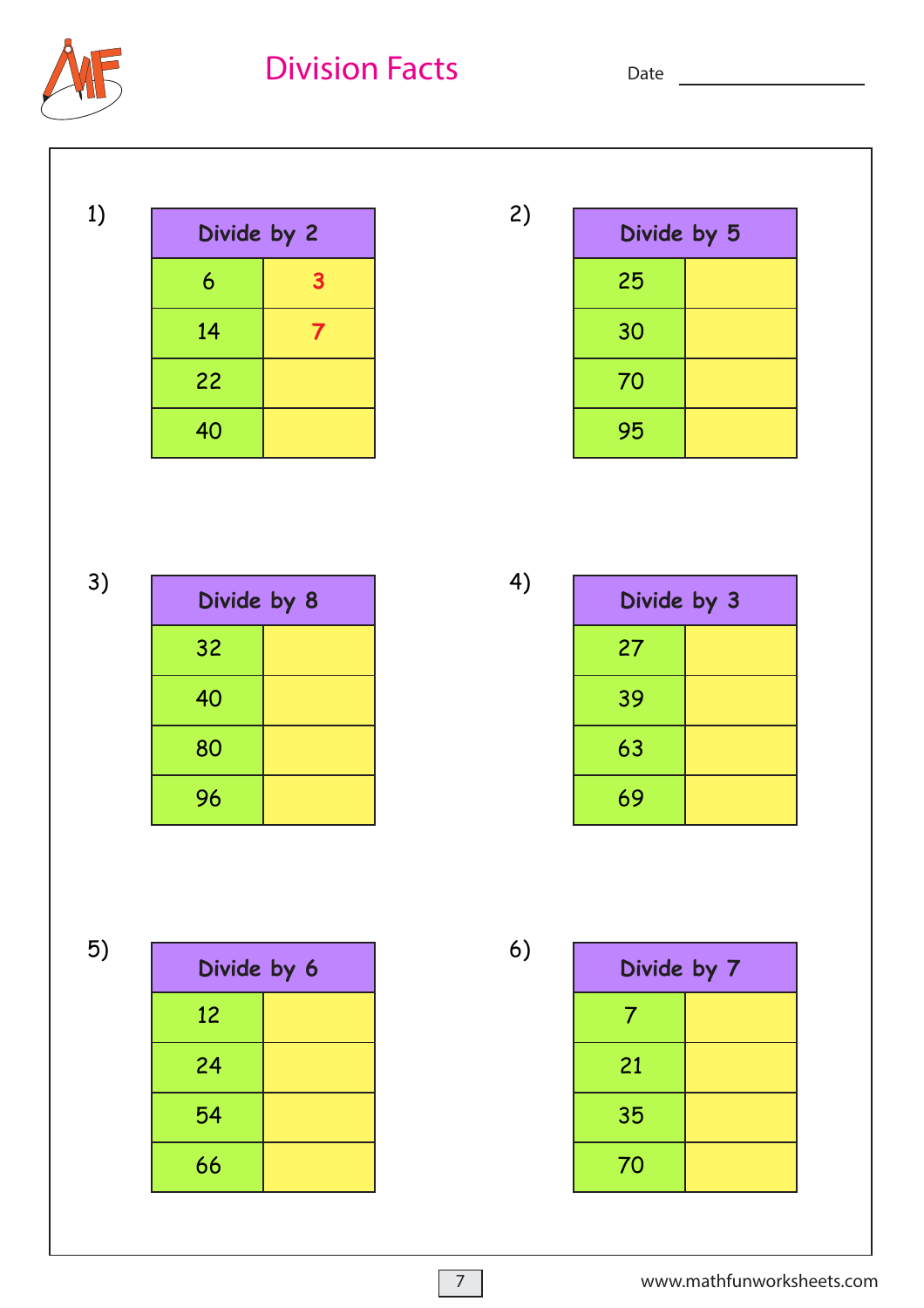**Division Facts** Date **Date** 



| 1) | Divide by 8 | 2) | Divide by 9 |  |
|----|-------------|----|-------------|--|
|    | 40          |    | 18          |  |
|    | 56          |    | 36          |  |
|    | 80          |    | 54          |  |
|    | 96          |    | 81          |  |
|    |             |    |             |  |

| 3) | Divide by 11 |  | 4) |
|----|--------------|--|----|
|    | 0            |  |    |
|    | 55           |  |    |
|    | 88           |  |    |
|    | 110          |  |    |

| × |  |
|---|--|

| Divide by 6 |  |
|-------------|--|
| 6           |  |
| 18          |  |
| 42          |  |
| 66          |  |

5)

| Divide by 2 |  |  |
|-------------|--|--|
| 24          |  |  |
| 32          |  |  |
| 48          |  |  |
| 56          |  |  |

6)

| Divide by 10 |  |  |
|--------------|--|--|
| 20           |  |  |
| 40           |  |  |
| 80           |  |  |
| 100          |  |  |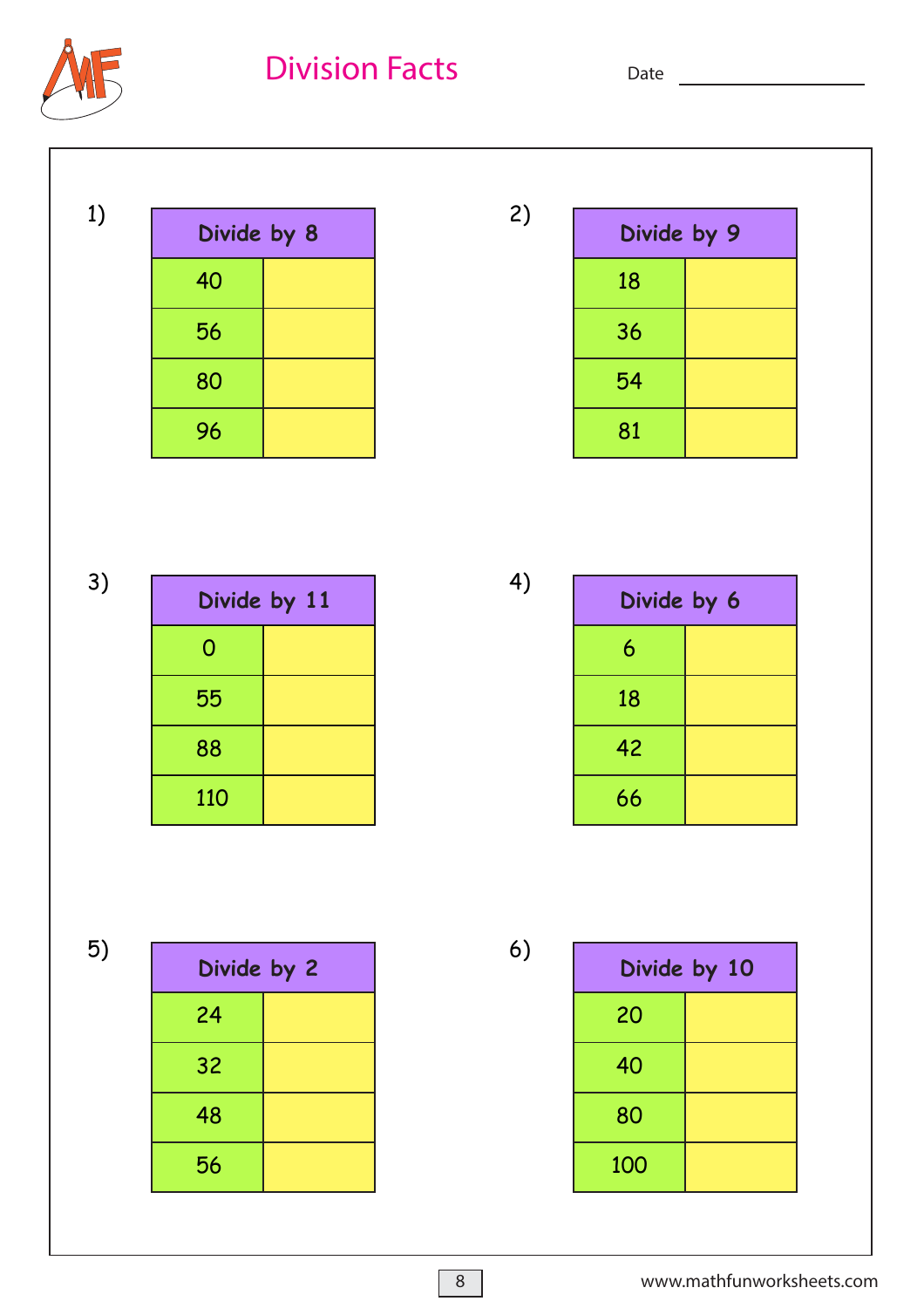

**Figure Me**

Date **Date** 

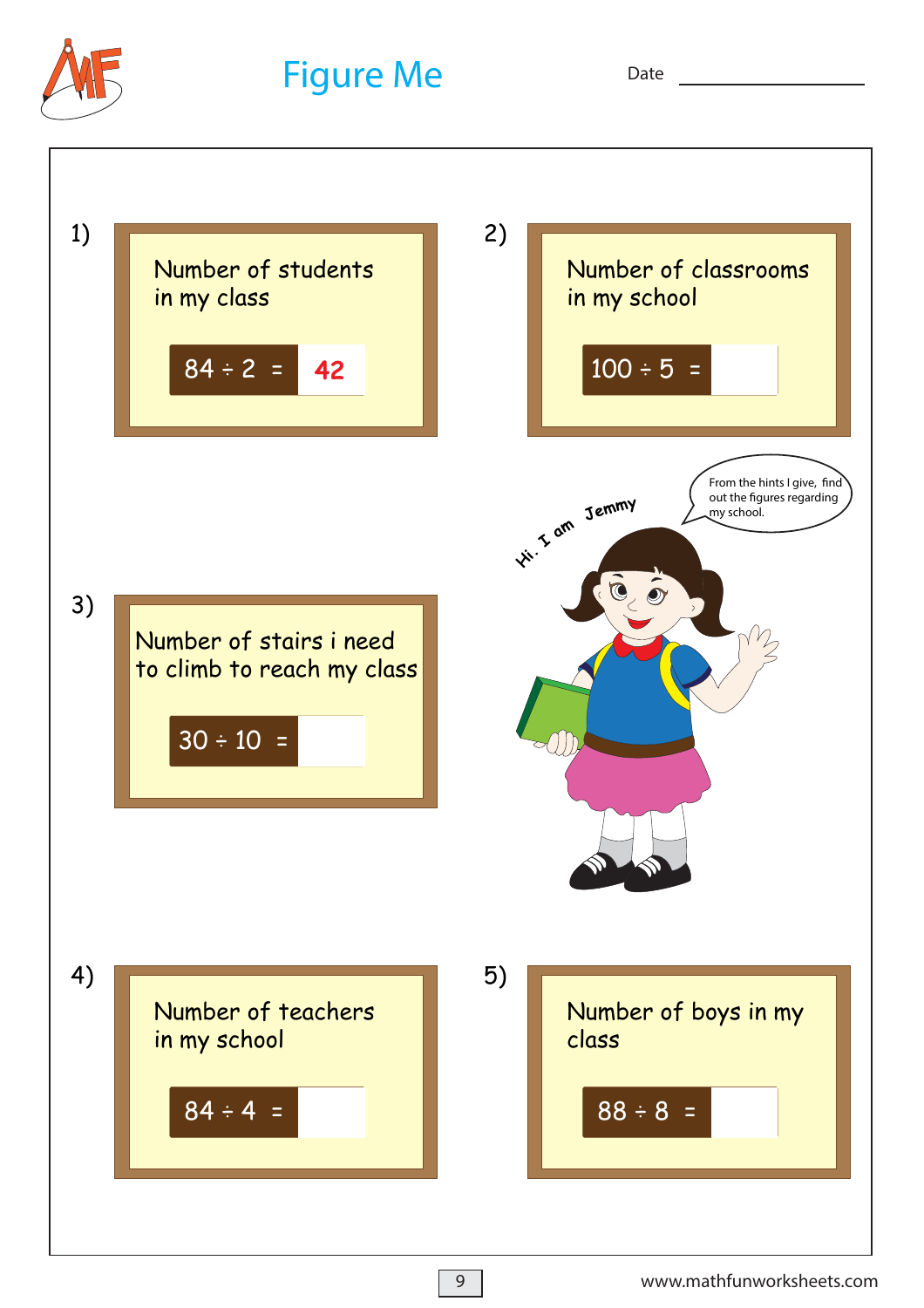

**Figure Me** Date

3) Number of christmas stars to decorate  $84 \div 6 =$ 1) Number of christmas balls to decorate The Christmas tree is decorated. Help Max to find the number of decorative items used in each kind.  $144 \div 12 =$ 2) Number of christmas gifts to decorate  $63 \div 7 =$ 4) Number of christmas bells to decorate  $30 \div 3 =$ 5) Number of candies to decorate  $32 \div 2 =$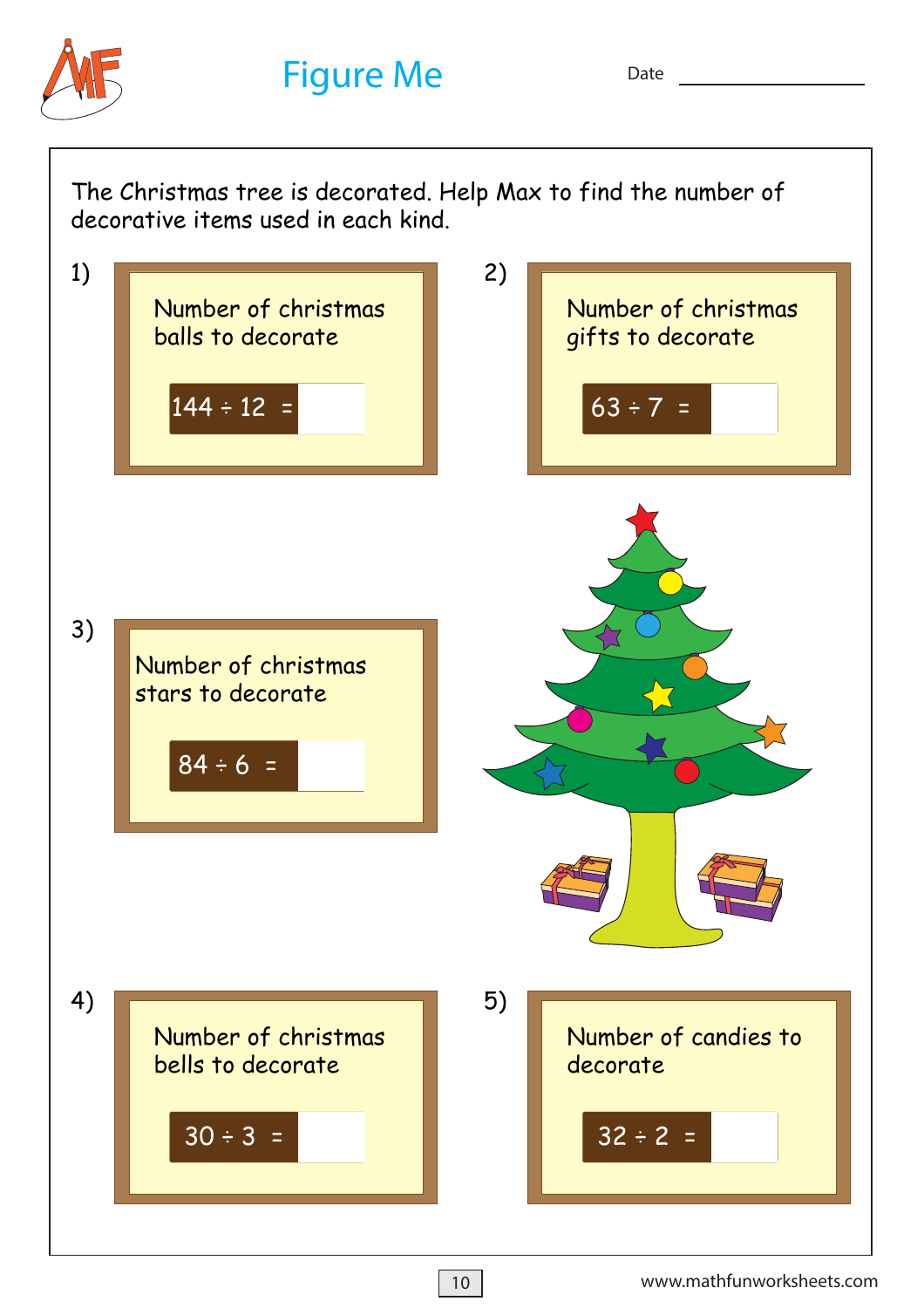

### Division Squares Date \_\_\_\_\_\_\_\_\_

1)

| ♦              | 6 | 18 |
|----------------|---|----|
| $\overline{2}$ | 3 | 9  |
| 3              |   |    |
| 6              |   |    |

3)

| ÷  | 15 | 30 |
|----|----|----|
| 3  |    |    |
| 5  |    |    |
| 15 |    |    |

4)

2)

| ÷            | $\mathbf{3}$ | 9 |
|--------------|--------------|---|
| $\mathbf{1}$ |              |   |
| 3            |              |   |
| 9            |              |   |

5)

| ÷              | $\mathsf{O}$ | 16 |
|----------------|--------------|----|
| $\overline{2}$ |              |    |
| 4              |              |    |
| 8              |              |    |

6)

| $\div$                | 35 | 70 |
|-----------------------|----|----|
| $\boldsymbol{\theta}$ |    |    |
| 5                     |    |    |
| 35                    |    |    |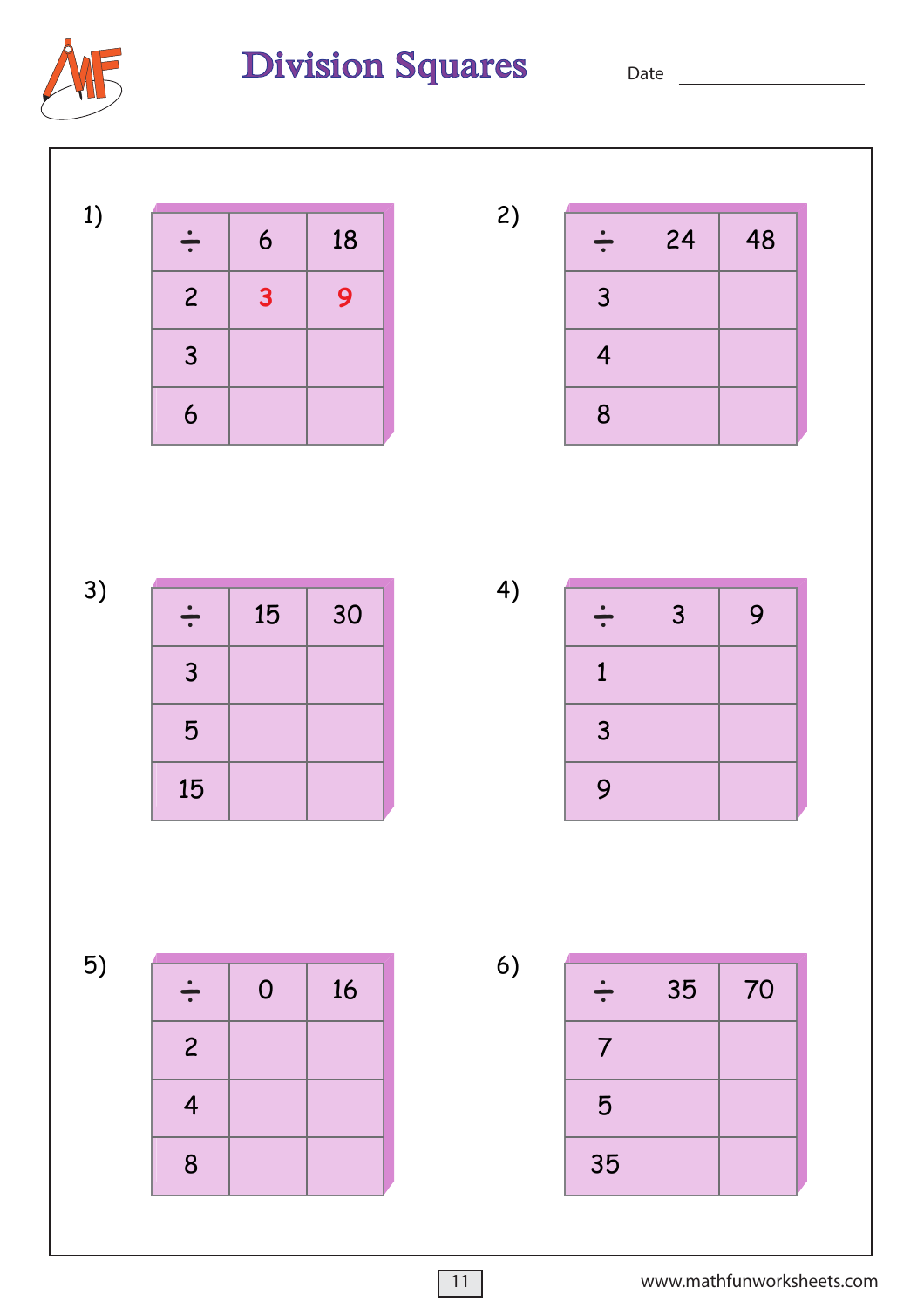

### Division Squares Date \_\_\_\_\_\_\_\_\_

1)

| ∸  | 30 | 60 |
|----|----|----|
| 5  |    |    |
| 6  |    |    |
| 10 |    |    |

 $\div$  12 36 

3)

| ÷                   | 14 | 28 |
|---------------------|----|----|
| $\overline{c}$      |    |    |
| $\boldsymbol{\eta}$ |    |    |
| 14                  |    |    |

4)

2)

| ÷  | 20 | 40 |
|----|----|----|
| 4  |    |    |
| 5  |    |    |
| 20 |    |    |

5)

| ₩              | 18 | 42 |
|----------------|----|----|
| $\overline{2}$ |    |    |
| 3              |    |    |
| 6              |    |    |

6)

| ÷            | 8 | 32 |
|--------------|---|----|
| $\mathbf{1}$ |   |    |
| 4            |   |    |
| 8            |   |    |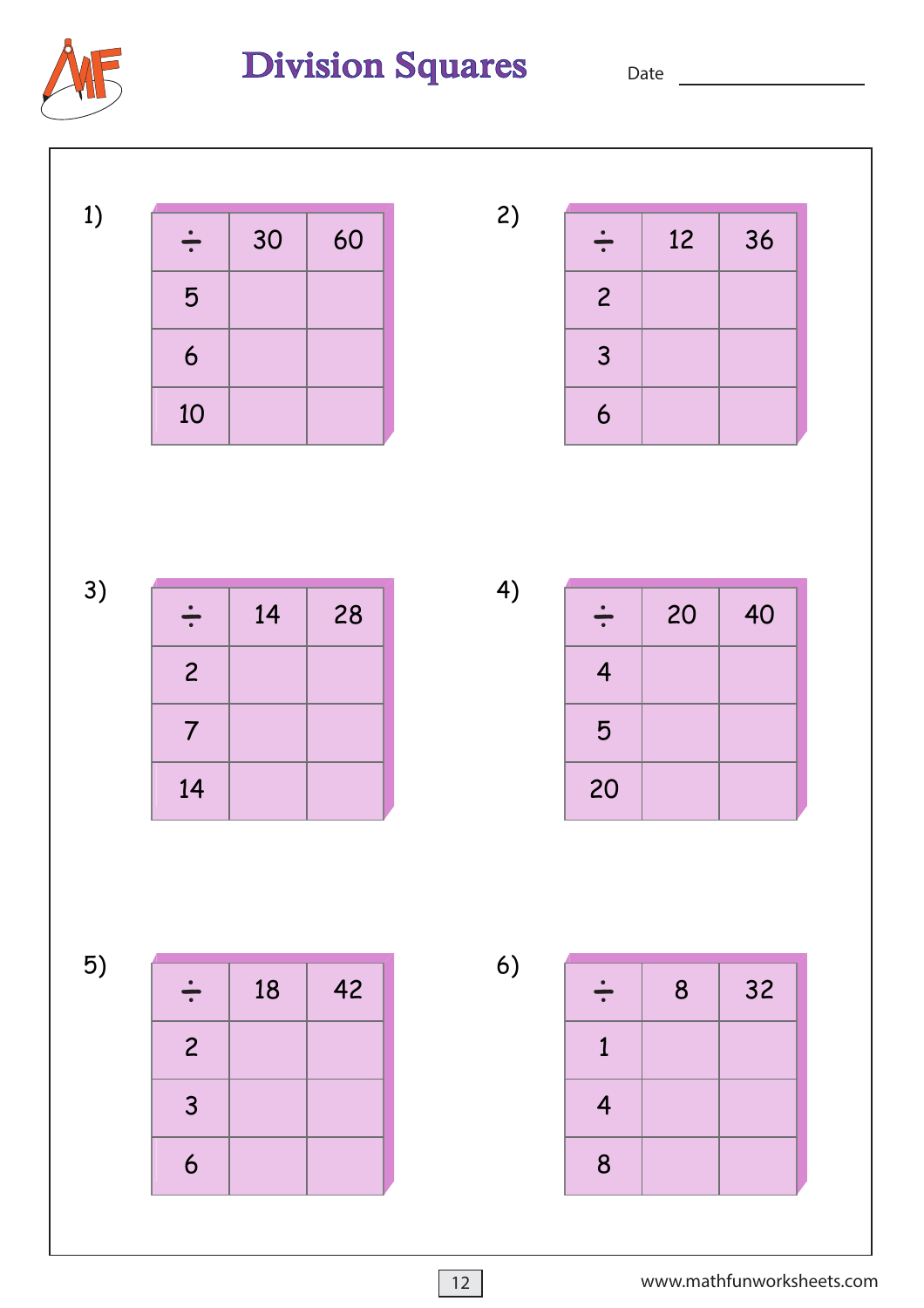

Division Groups Date \_\_\_\_\_\_\_\_\_

ī.

| 1) Divide the squares in to groups of 3.<br>$\begin{array}{ c c c c }\hline \textbf{1} & \textbf{1} & \textbf{1} \end{array}$<br>$\Box$ $\Box$<br>Number of groups 4 |
|----------------------------------------------------------------------------------------------------------------------------------------------------------------------|
| 2) Divide the triangles in to groups of 2.<br>AAAAAAAAAAAAAA<br>Number of groups                                                                                     |
| 3) Divide the circles in to groups of 5.<br>0 0 0 0 0 0 0 0 0 0 0 0 0 0 0<br>Number of groups                                                                        |
| 4) Divide the pentagons in to groups of 6.<br>.<br>Number of groups                                                                                                  |
| 5) Divide the stars in to groups of 4.<br>********************<br>Number of groups                                                                                   |